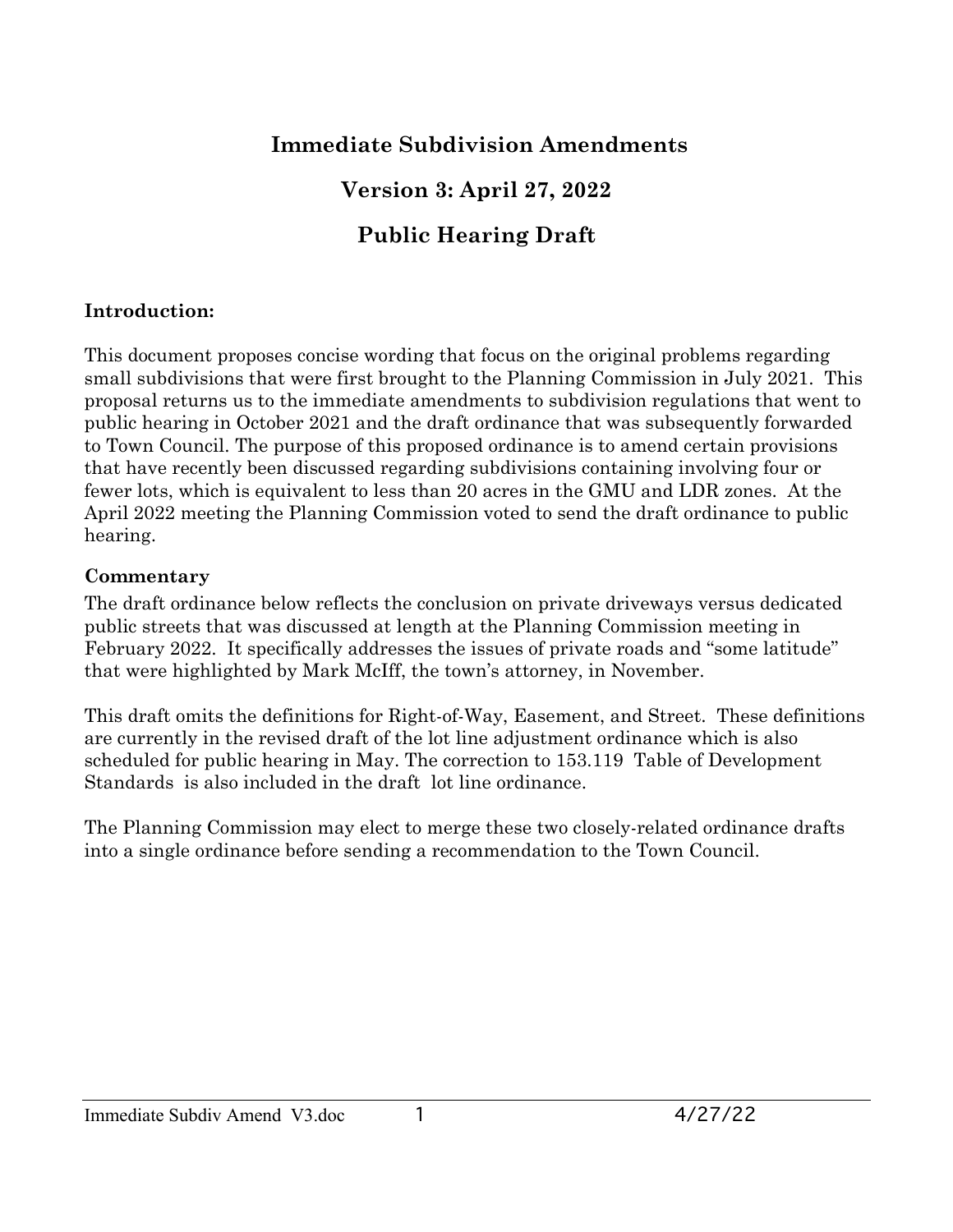#### **Ordinance \_\_\_\_\_\_\_**

#### **AN ORDINANCE AMENDING BOULDER'S TOWN CODE TO PROVIDE GREATER CLARITY AND PRACTICALITY IN THE REVIEW OF PROPOSED SUBDIVISIONS**

Whereas providing increased options for small-scale agriculture and housing for working age adults and families is consistent with the goals of the general plan, and

Whereas certain provisions of the Town subdivision procedures create unintended or unnecessary barriers on creating new subdivision lots,

BE IT HEREBY BE ORDAINED THAT THE BOULDER TOWN CODE OF ORDINANCES IS AMENDED AS FOLLOWS:

### **Definitions 152.011**.

Add definitions of Private Driveway and Private Street in alphabetical order:

*Private Street:* A transportation route accessing multiple lots that meets town standards for subdivision streets, but is owned and maintained by a private person or association.

*Private Driveway:* An access to one or more lots that is on a privately owned easement and that is maintained by the landowners. Private driveway easements are included in the lot area for minimum lot size determination.

OPTION: Move the definitions of Right-of-Way, Easement, and Street from the lot line adjustment draft ordinance and insert here.

**Allow private driveways to access lots in subdivisions with 4 or fewer homes.**

Amend 152.041 as follows and renumber accordingly:

152.041 H (3) Reword to add text from current section (5) as follows:

3) All streets proposed to be created shall identify a permanent method of street maintenance. <u>A street may remain in private ownership as a "private street" or be</u> dedicated to the town as a "public street." If the proposed street is not proposed for dedication to the town, or if the town is unwilling to accept dedication, an appropriate method for long-term maintenance of the private street must be proposed for approval by the Town Council. Acceptance of dedication of a proposed street is at the full discretion of the Town Council.

152.041 H (5) Repeal current wording and replace as follows: